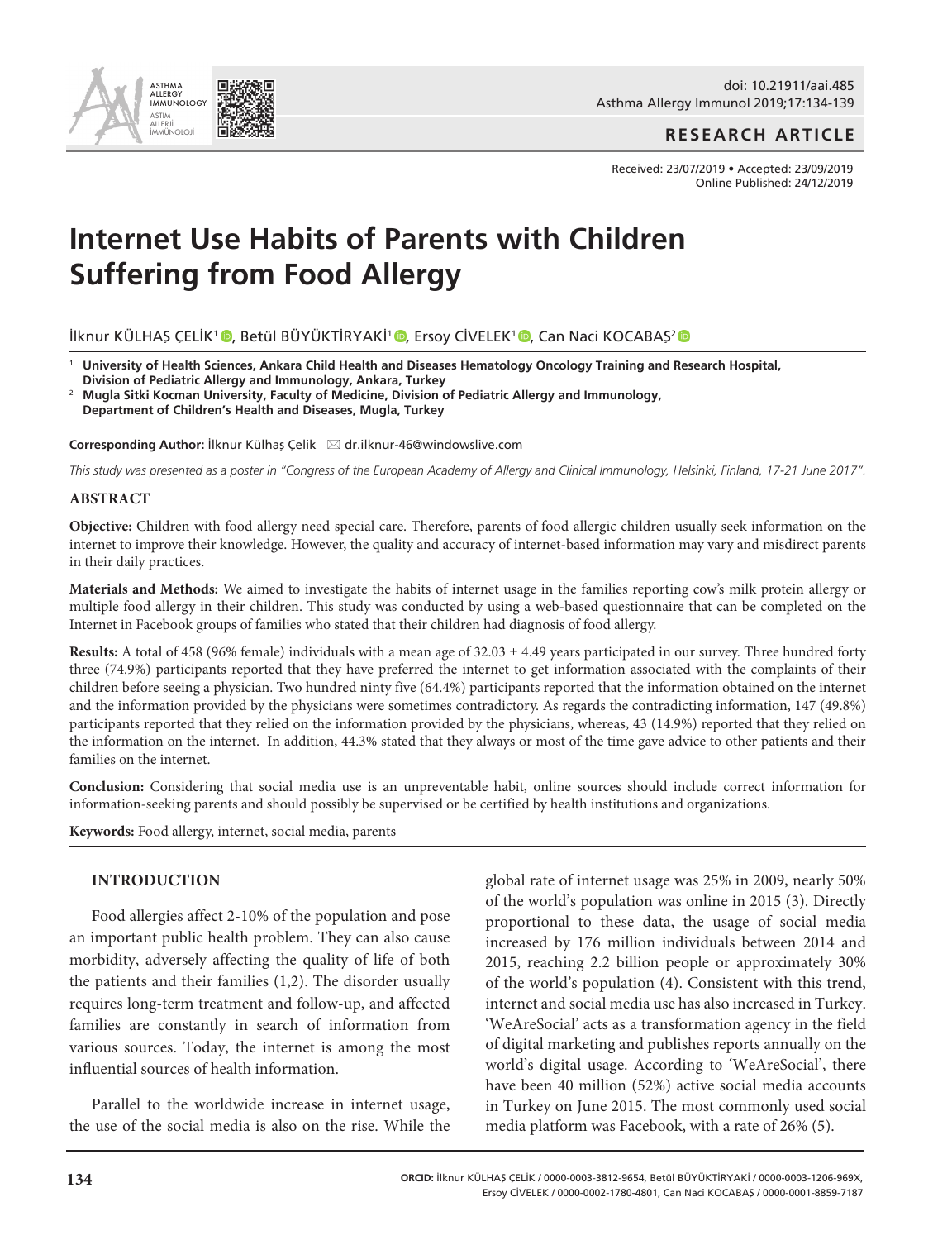The internet and social media have various areas of use, one of which is health communication (6). These are not only vehicles for obtaining information and sharing health-related experiences, but also play a role in decision-making as individuals collect information and recommendations on health issues, health care centers, and physicians (7). There is limited information in the literature on the internet usage habits of parents of children with food allergy. The aim of this study was to investigate internet use pertaining to food allergy in families reporting cow's milk protein allergy or multiple food allergy in their children.

# **MATERIAL and METHODS**

After obtaining approval from the hospital ethics committee, our study was conducted in August 2016 using an online survey form created by Google Drive and presented to Facebook groups with members reporting that they were the parents of children with food allergy. Facebook was chosen as the online social media platform for this study because it is the most commonly used one in Turkey. A study investigator published the link of the online survey from his private Facebook account to the Turkish groups and with posts in the Turkish language and invited the parents to fill it. By this way, the parents could be able to answer the questions online.

There were 24 questions in a new questionnaire adapted from a previous study (8). Six of the 24 questions were related to the socio-economic status of the patients and/or parents, seven of them were related to internet usage frequency and diversity of sources, and seven of them were related to reasons for communicating with other patients' parents. The remaining four questions were about trust in the information provided on the internet. Two of the survey questions were fill-in-the-blank and 22 were multiple-choice. The survey form was uploaded to the pages of two Facebook groups founded by the parents of children with food allergy. The form was accessible for three weeks. Parents who volunteered to participate completed and submitted the form online.

The analyses were performed using SPSS 22 (IBM Corporation, Armonk, NY). Descriptive data were expressed as frequency (%); continuous data showed a normal distribution and were expressed as means (±standard deviation). The chi-square test was used to compare the two groups based on categorical variables. A value of p<0.05 was considered statistically significant.

# **RESULTS**

A total of 458 individuals (96% female) with a mean age of 32.03±4.49 (min=21, max=56) years participated in our survey. The education level was undergraduate degree or higher in 358 (78.1%) of the participants. Fifteen (3.3%) participants reported allergy to food allergens other than cow's milk in their children, while 212 (46.2%) participants reported that their children were allergic to multiple foods including cow's milk. The children of the remaining 231 (50.5%) participants were allergic only to cow's milk. Of the respondents, 112 (24.4%) had children with comorbid allergic disorders. These included atopic dermatitis in 67 (14.6%), allergic rhinitis in 65 (14.2%), asthma in 55 (12%), and drug allergy in 37 (8.1%) of the children.

The physician to whom the parents first have applied was a pediatrician in 254 (55.4%), a pediatric allergist in 123 (26.8%), a pediatric gastroenterologist in 80 (17.4%), and a pediatric surgeon in 1 (0.2%). In addition, 179 (39.1%) participants reported that their children had been evaluated by a total of four or more physicians to date (Figure 1A). Three-quarters (n=343, 74.9%) of the participants reported that they used websites and social media to find information related to the complaints of their children before consulting a physician. Sixty-four per cent of the participants have referred to these sources all the time (Figure 1B).

According to the participants' responses, the most commonly used website/social media platform was Facebook and more specifically patients' and/or patients' parents groups (100%), followed by physicians' official Facebook pages (41.4%), physicians' websites (32.8%), websites presenting academic articles and research information (such as PubMed, Clinical trials.gov) (31%), personal blogs (27.2%), the websites of state institutions (19.4%), Youtube (16.3%), foreign-based web pages (such as Medscape, e-medicine) (13.9%), private hospitals' web pages (%4.4), Twitter (0.8%) and Pinterest (0.65%).

Most of the respondents (86.3%) reported that they have found the internet sources as reference by themselves using online search engines and 86% reported that they were helpful (Figure 1C). According to the participants, the most helpful sources were Facebook patients' and/or parents' groups (65.8%), followed by physicians' websites (41%) and physicians' Facebook pages (36.9%). Private hospitals' websites were reported to be the least helpful sources, with only 16.3% of the participants referring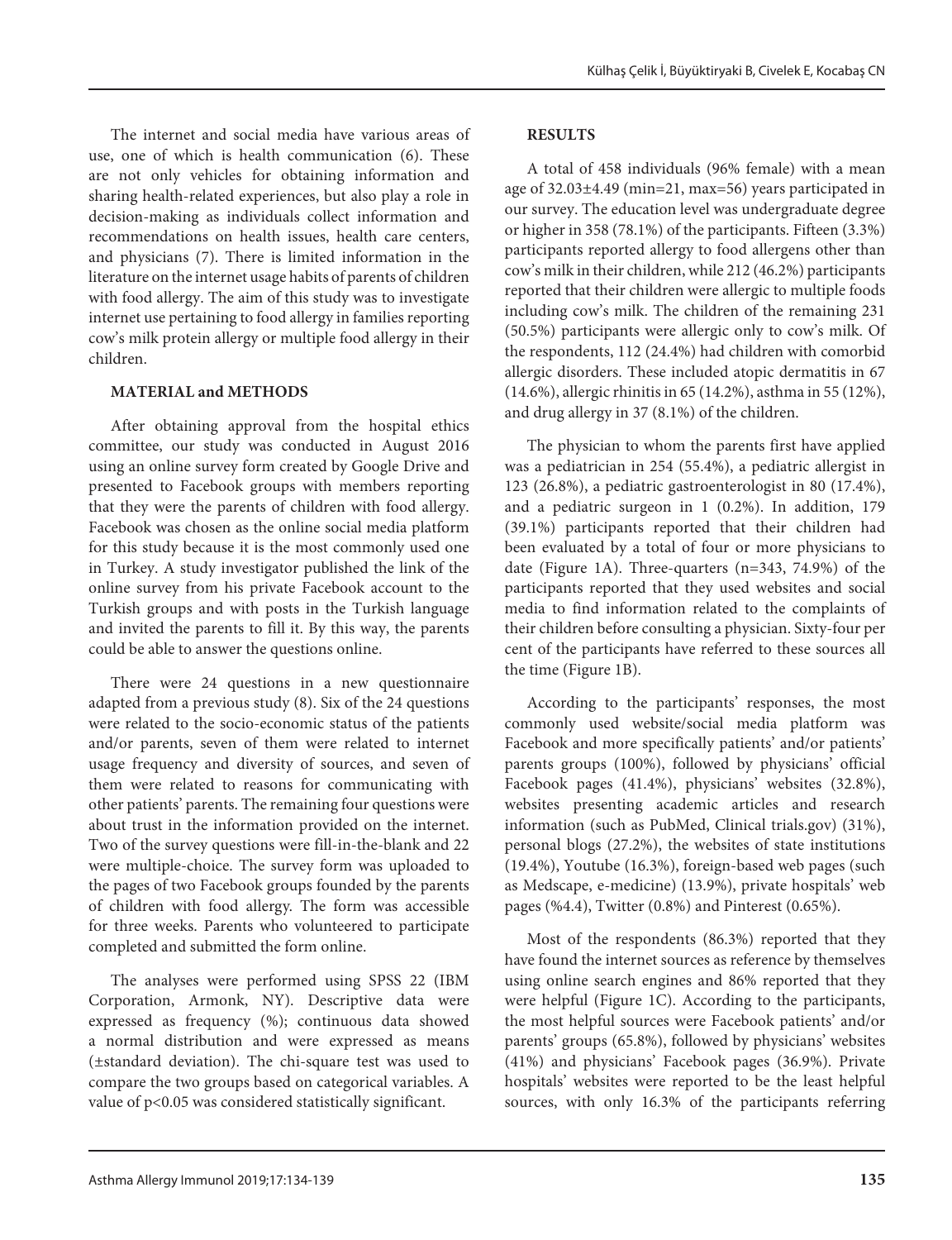to them (Figure 2). Table I shows the content of the information the parents obtained from these sources.

Nearly two-thirds of the participants (n=295, 64.4%) reported that the information obtained online sometimes have included contradicted information provided by their physicians (Figure 1D). Regarding this contradiction, 147 (49.8%) participants have relied on the information provided by their physicians, whereas 43 (14.9%) have relied on the information obtained online. Thirty-eight

|  |                  |  |  | Table I: Contents of the information that participants |  |
|--|------------------|--|--|--------------------------------------------------------|--|
|  | obtained online. |  |  |                                                        |  |

| Information acquired online                                         | Frequency<br>$n(\%)$ |
|---------------------------------------------------------------------|----------------------|
| Diagnostic methods                                                  | 356 (80.5)           |
| Medical information about the disease                               | 338 (76.4)           |
| Doctor or hospital recommendations                                  | 321 (72.6)           |
| Food recipes                                                        | 336 (76.0)           |
| Diet recommendations                                                | 303(68.5)            |
| Treatment, prescription, travel, school, nursery<br>recommendations | 284 (64.2)           |
| Food ingredients                                                    | 256(57.0)            |
| Formula recommendations                                             | 210(47.5)            |
| Results of scientific studies                                       | 191(43.2)            |

(12.5%) participants have relied in part on both sources and 67 (22.8%) participants have preferred to consult another physician. Of the participants who relied on the online information, 37 (87%) reported that they have mostly used the Facebook pages for patients and/or parents, 17 (39.5%) physicians' Facebook pages, 17 (39.5%) websites presenting academic articles and research, 16 (37.2%) physicians' websites, eight (18.6%) state institutions' websites, five (11.6%) foreign-based websites, and three (6.9%) the websites of private hospitals.

Notably, 203 respondents (44.3%) have always or most of the time held discussions with other parents based on their experiences or knowledge. Another 171 (37.3%) participants reported that they have had discussions with other parents sometimes and 84 (18.4%) reported that they had never done so. The most common content of the topic of discussion was emotional support for 64.7%. The topics of discussion are presented in Figure 3.

### **DISCUSSION**

Our study findings show that 343 participants (74.9%) have referred to the internet to get information associated with their children's complaints before consulting a physician. In addition, 44.3% stated that they always or



**Figure 1. A)** Number of physicians seen to establish a diagnosis for their children, **B)** Rates of internet use of the parents, **C)** Rating of usefulness of resources, **D)** Rates of contradiction between information obtained online and information provided by physicians.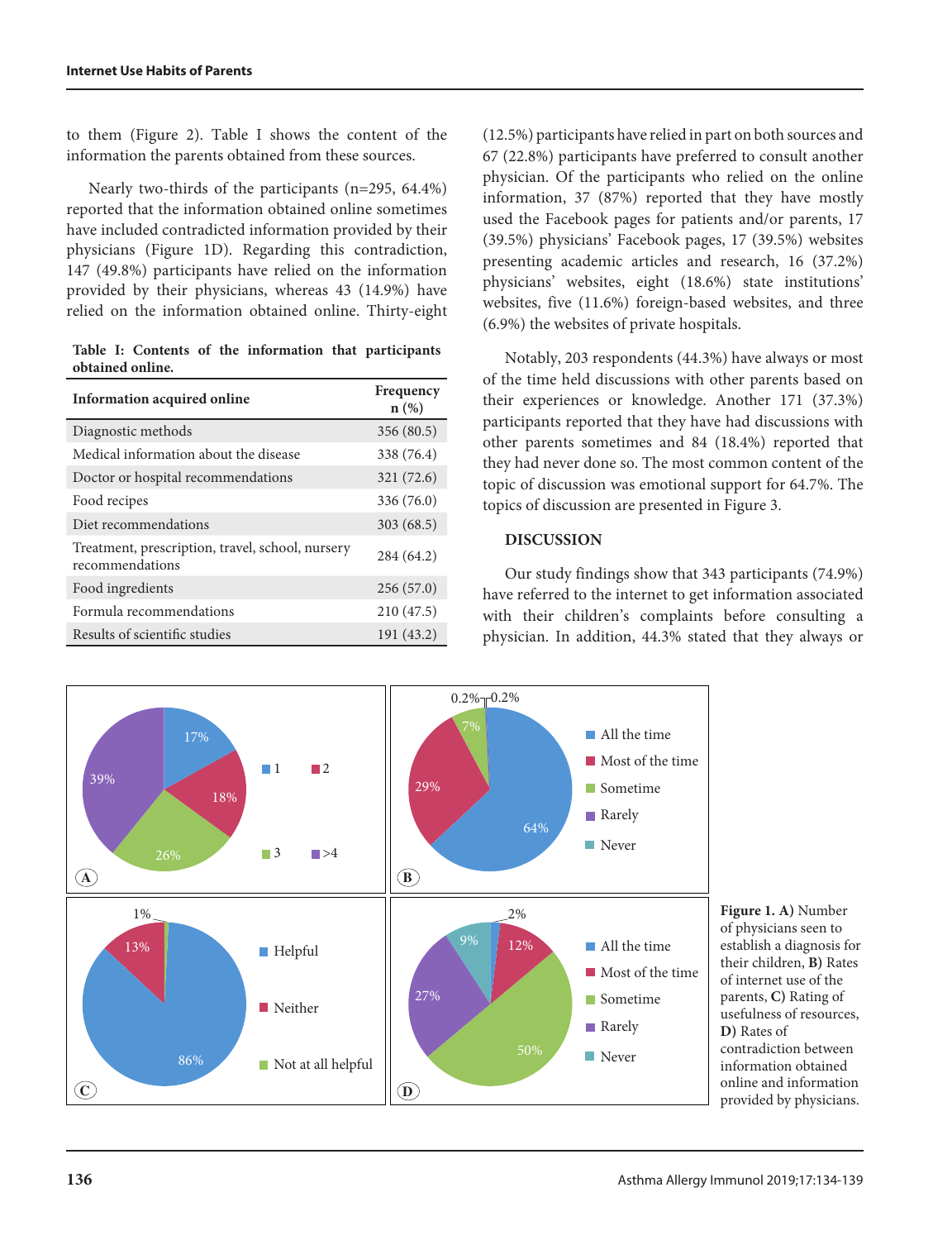

**Figure 2.** Resources that participants find useful.



**Figure 3.** Recommendations made by participants to other patients and their families.

most of the time gave advice to other patients and their families on the internet.

As internet access becomes easier and more widespread, more patients and parents are gaining access to health information. Social media platforms enable large populations to access health-related information with no restrictions of time or place, and also provide emotional

and motivational support during treatment processes (9). In order to get information and to connect with each other, patients and their parents refer to the internet concerning food allergy, a disorder which can have a major negative impact on individuals' daily activities. Therefore, it is important to understand the health-related internet usage habits of these patients.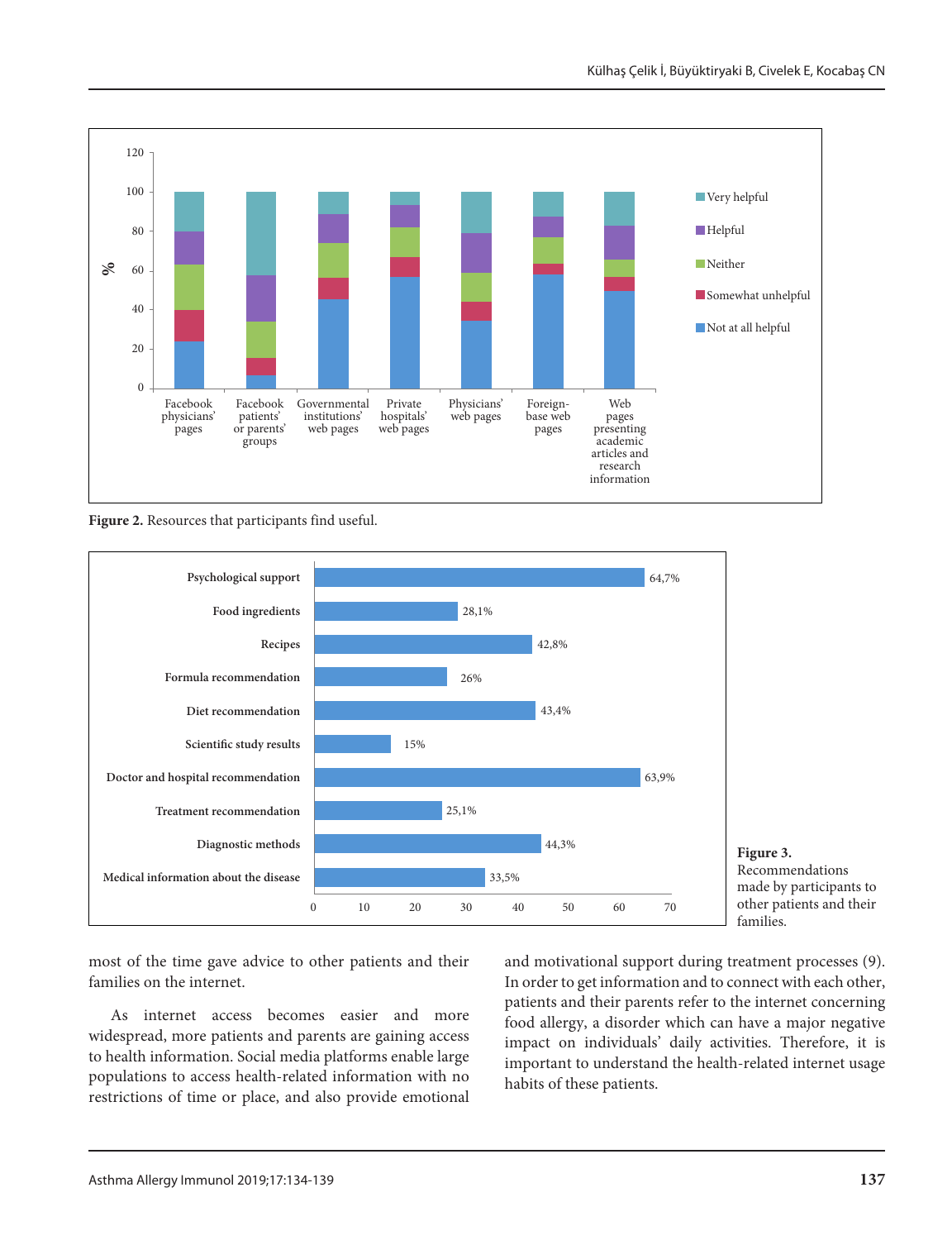The majority of the participants in our study were young women with high education level. Carpio-Escalona et al. investigated the internet usage habits of patients and parents presenting at allergy clinics and, similar to our study, most of the parents had been female and had had undergraduate degrees or higher levels of education (10). Three-quarters of the participants reported that they have always referred to printed and visual media, websites, and social media sites before consulting a physician. Carpio-Escalona et al. reported this rate to be 54% in their study (10). At the same time, according to another study, 41% of the individuals have expressed that going to health care centers for information was waste of time (11).

While all of the respondents were members of Facebook groups and used Facebook actively, only 19.4% referred to state institution websites. This suggests that the participants are interested in the opinions of peers who also have children with the same disorders and are facing similar experiences. In the present study, 86.3% of participants reported that they found their information sources by themselves using the online search engines. Similarly, Ross et al. evaluated internet use in patients with food allergy and their parents and reported that this method have also been the most commonly used one in their study (75%) (8). In our study, the parents primarily have obtained information about diagnosis and diagnostic methods from these sources; however, Carpio-Escalona et al. reported that the individuals in their study mostly had received general information.

It is noteworthy that 64.4% of the participants reported contradictions between the information obtained from online sources and the ones from their physicians. Only half of them have trusted the information they received from their physicians in our study. In contrast, in a study by Ross et al., 25% of the participants reported a contradiction between online sources and physicians, and 71% of them reported that they relied on the information they have received from their physicians (8). A previous study conducted in Turkey evaluating information regarding atopic dermatitis on the internet showed that websites related to atopic dermatitis were insufficient regarding both the authors' qualifications and the content, suggesting an important unmet need in our country (12). We suggest that this might be true for food allergy as well, leading to discrepancies between physician-provided information and online information.

Almost half of the participants in the present study reported that they have always or most of the time gave

recommendations to other parents based on their own experiences and knowledge. The most common content of the recommendations was emotional support, at a rate of 64.7%. A study evaluating health-related social media use among patients demonstrated that the patients' primary motivation for internet use was to communicate with other patients (13). Sharing support and other information to facilitate their daily activities may be beneficial for families in terms of quality of life. In addition, a substantial proportion of the parents reported giving recommendations to each other regarding treatment and diet. However, this is a very delicate situation that should be approached cautiously, as potential misinformation and incorrect dietary recommendations might pose devastating influences on the development and wellbeing of developing children.

Our survey was conducted via Facebook because it is the most commonly used social platform in Turkey. Therefore, a limitation of this study is that the results cannot be generalized to the internet usage habits of the entire population of families of children with food allergies.

Another noteworthy finding of this study is that twothirds of the participants reported that information on the internet have contradicted information provided by physicians, and of these participants, 22.7% stated that they have consulted another physician in such cases. This suggests that there is information pollution on the internet which may foster mistrust in parents, resulting in increased use of health care services. More active participation of physicians in online media might help to resolve this problem and avoid this additional burden on the healthcare system. However, parents' preference for using Facebook over state institutions' websites demonstrates how important it is for physicians to provide relevant and reliable information in simple and understandable terms. The Ministry of Health, state agencies and national allergy associations have important responsibilities to facilitate the access of families to accurate instructions about food allergy.

In conclusion, as the use of social media is an unavoidable reality today, a stronger and more accessible online presence by physicians might be helpful in order to provide accurate information and appropriate recommendations to patients and their parents. Another possibility is to officially monitor these sites and introduce a certification process to ensure the accuracy of health information contained therein to prevent potential adverse effects on patients' wellbeing.